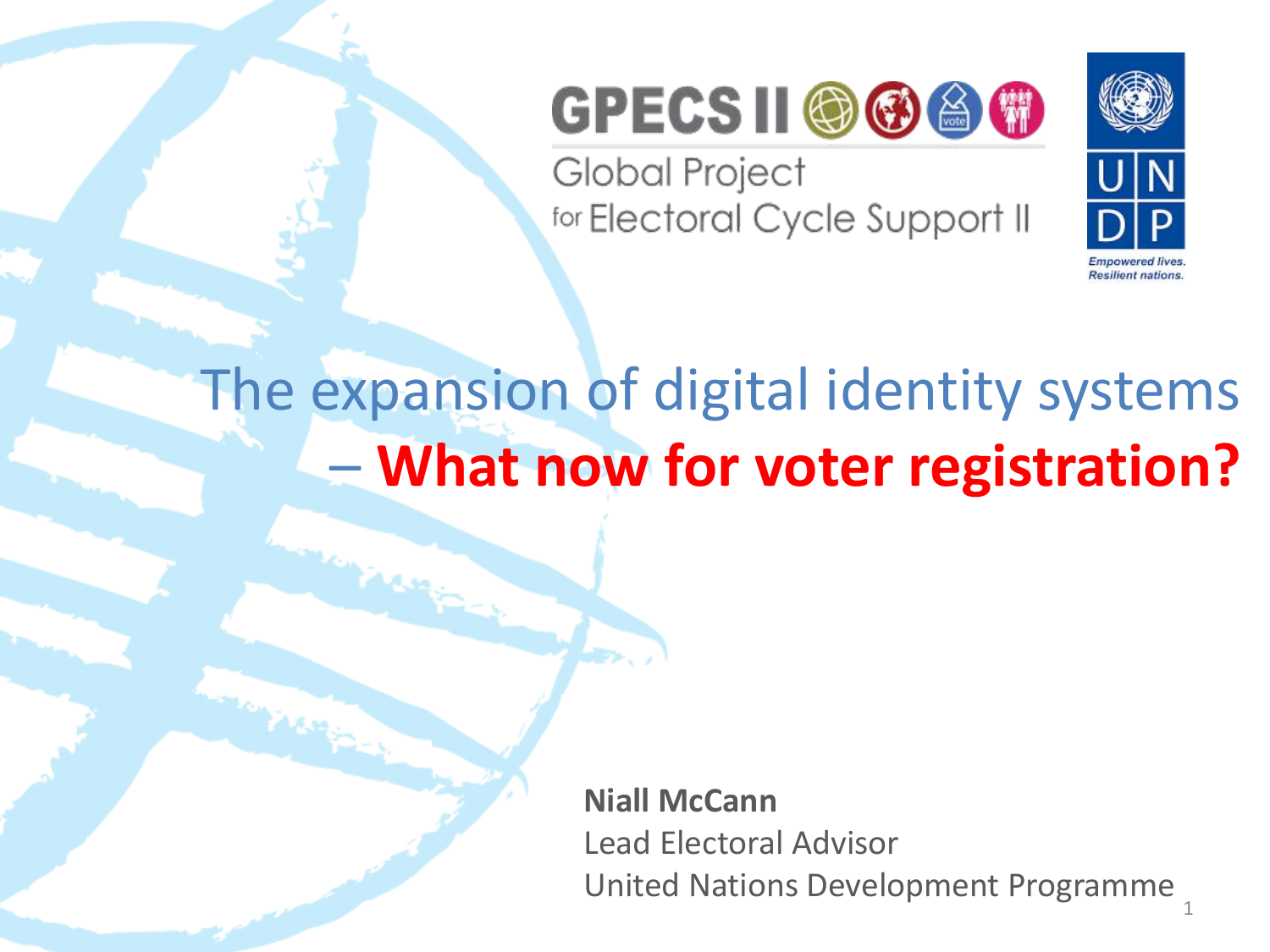#### **Summary points of…**



#### **ID4Africa 2017 Conference Publication**

Featuring two separate contributions by:

Dr. Joseph J. Atick Executive Chairman, ID4Africa

 $8<sub>1</sub>$ 

Niall McCann UNDP-Lead Electoral Advisor, Inclusive Political Processes Team, Governance and Peacebuilding Cluster, Bureau of Policy and Programme Support

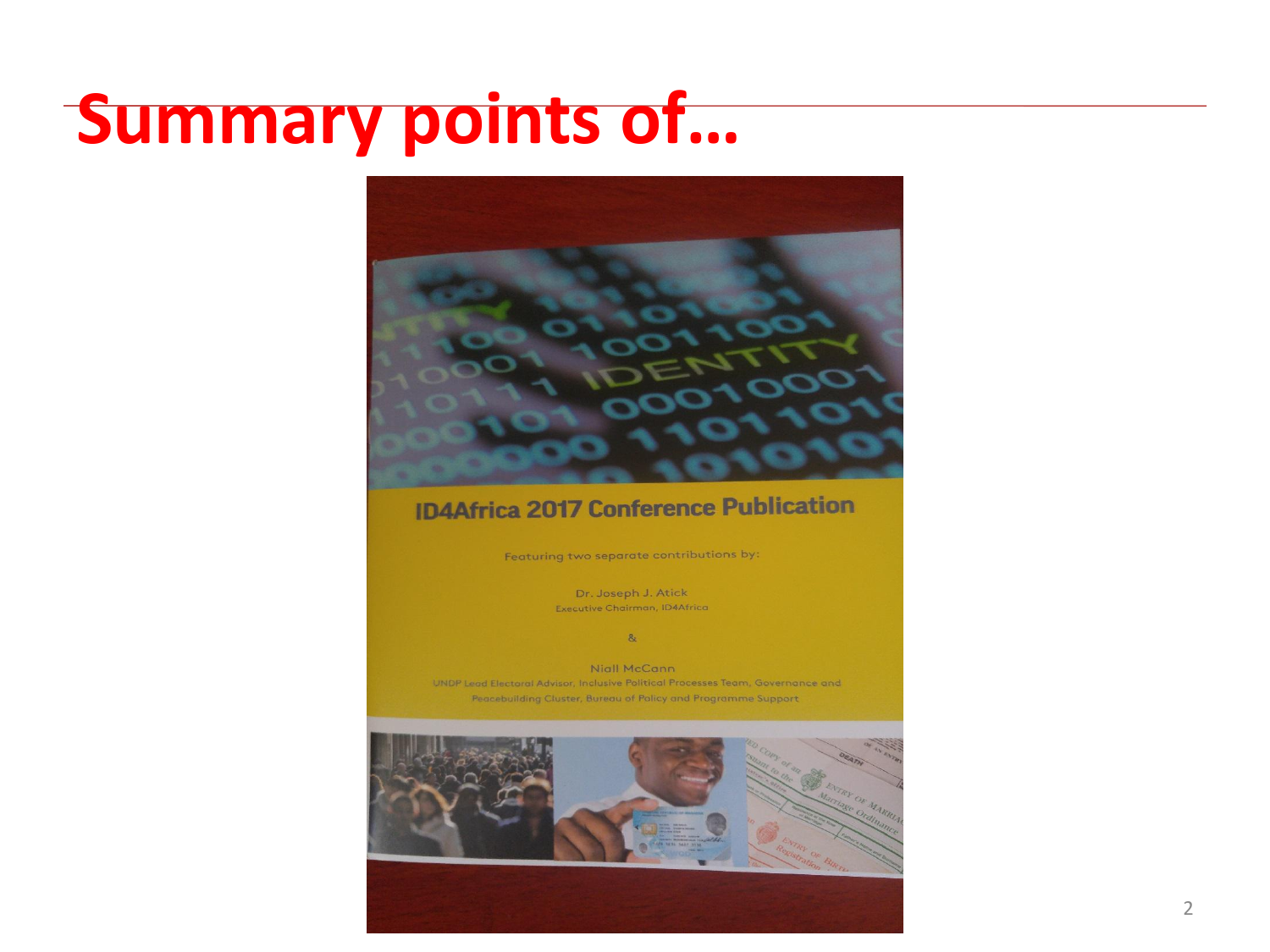## **The move to BVR systems**

- It is the **sovereign decision of UN Member States** how to register voters;
- No international commitments to guide a Member State on how to register voters;
- The move to BVR systems is reflective of a "digitization" of public administration, also evidenced by the embrace of digital identity;
- BVR has been **undoubtedly successful** in many countries in building/retaining public confidence in the accuracy of a voter register.  $_3$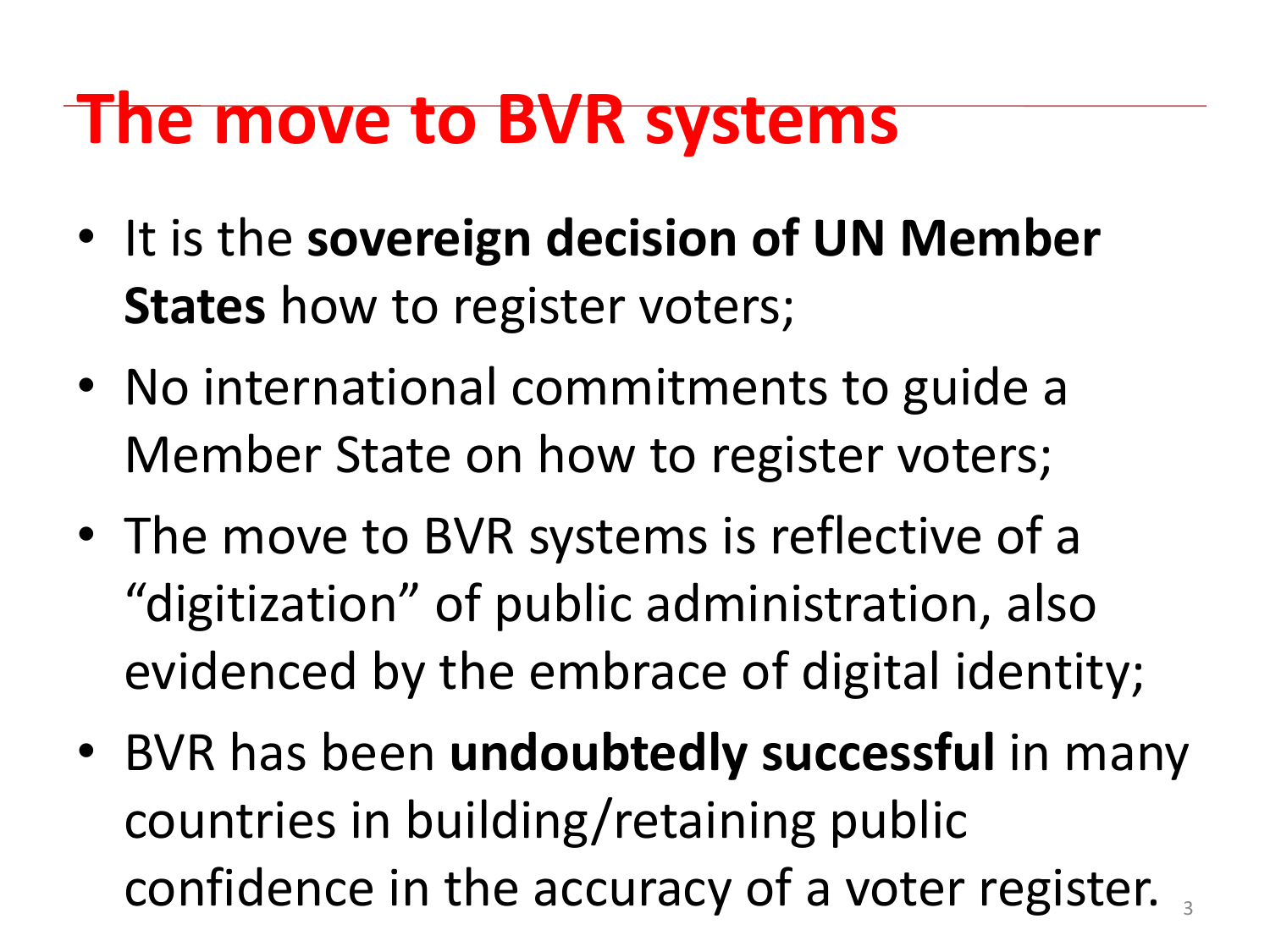# **UNDP BVR support:**

- Approximately 13 countries;
- In excess of \$71m;
- Combined hardware and software systems;
- Capture of digital thumbprints for biometrics;
- Capture of digital photo for voter card, usually issued on the spot (no facial rec);
- No mobile, no smart device, no exclusively software or app-based.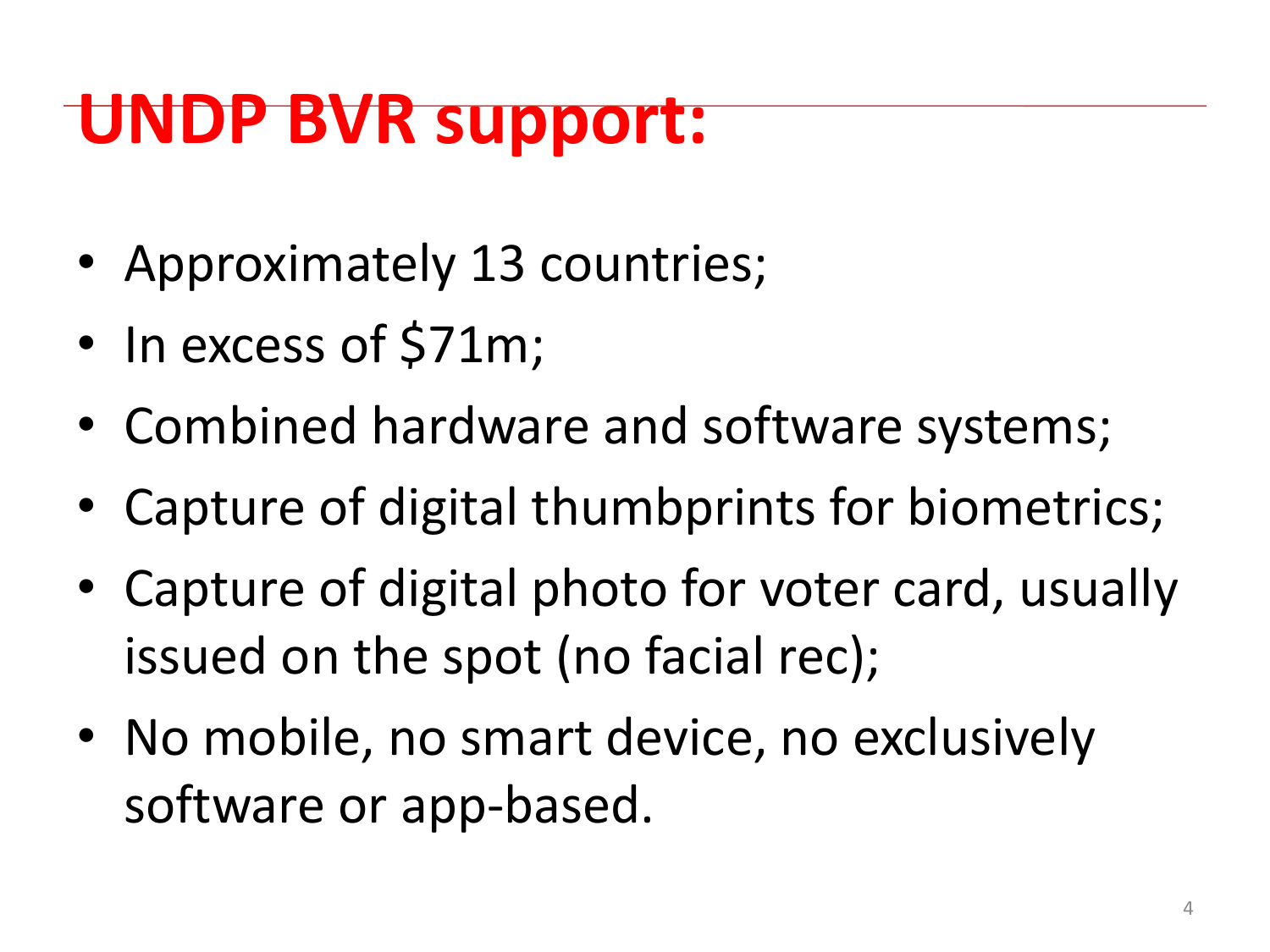## **UN Secretary-General concerns:**

"*I remain concerned about the…introduction of technologies…that may be too costly for receiving countries to maintain in the long run…The success of an election and the use of technology is not…straightforward. Investments…need to be carefully considered. New technology may be best introduced as a solution to problems that might hinder the credibility of the process or the acceptance of results, not as an end in itself*." (2013 report to the UN General Assembly on UN's work in support of elections).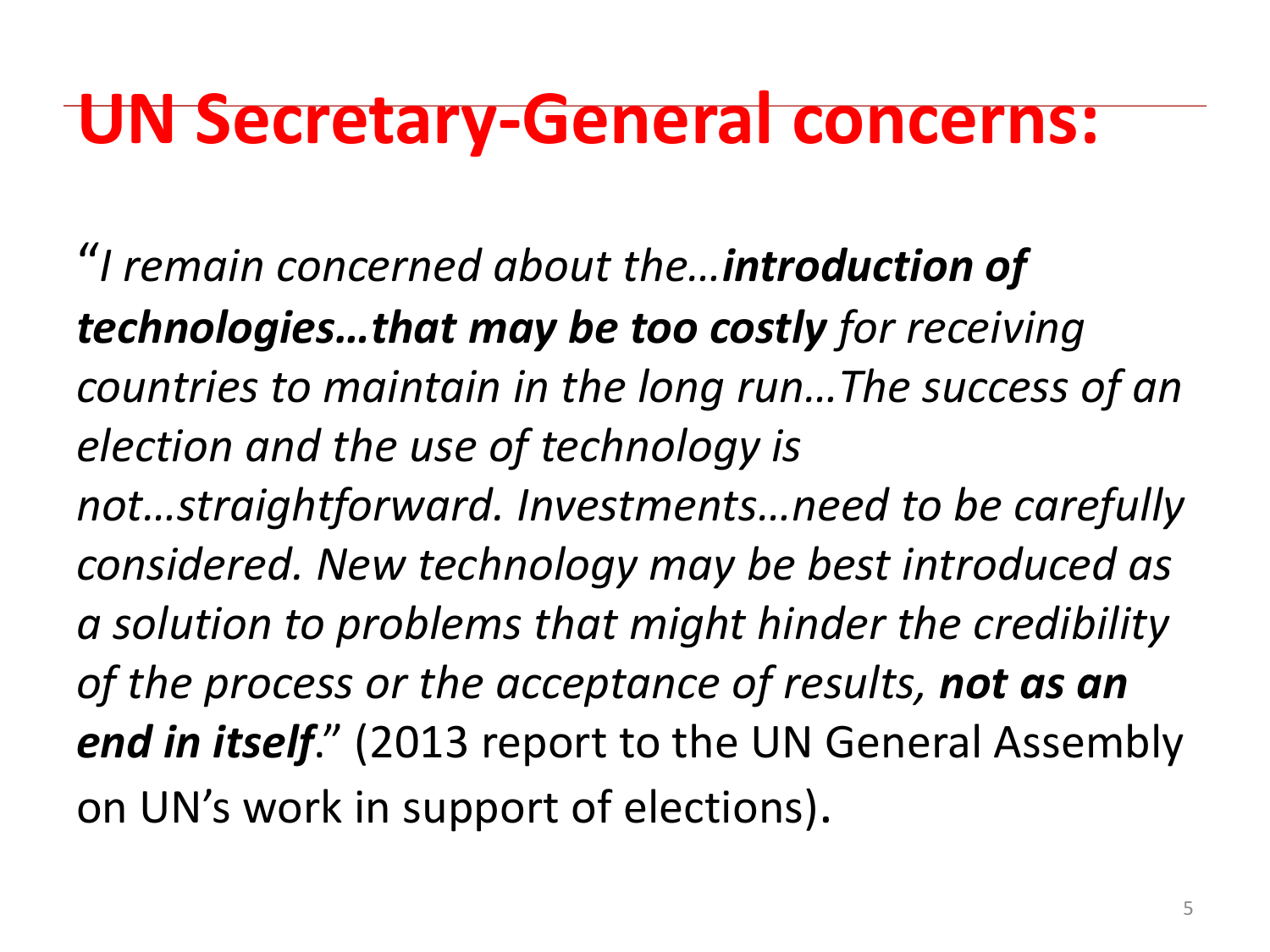#### **12 years of BVR support – concerns**

- Few feasibility studies;
- Under-budgeting of diffuse costs (transport, logistics, communications);
- Challenges of physical environment;
- Lack of national IT capacity, including field personnel;
- Proprietary software systems…
- ... which contributes to significant foreign influence, and political sensitivities;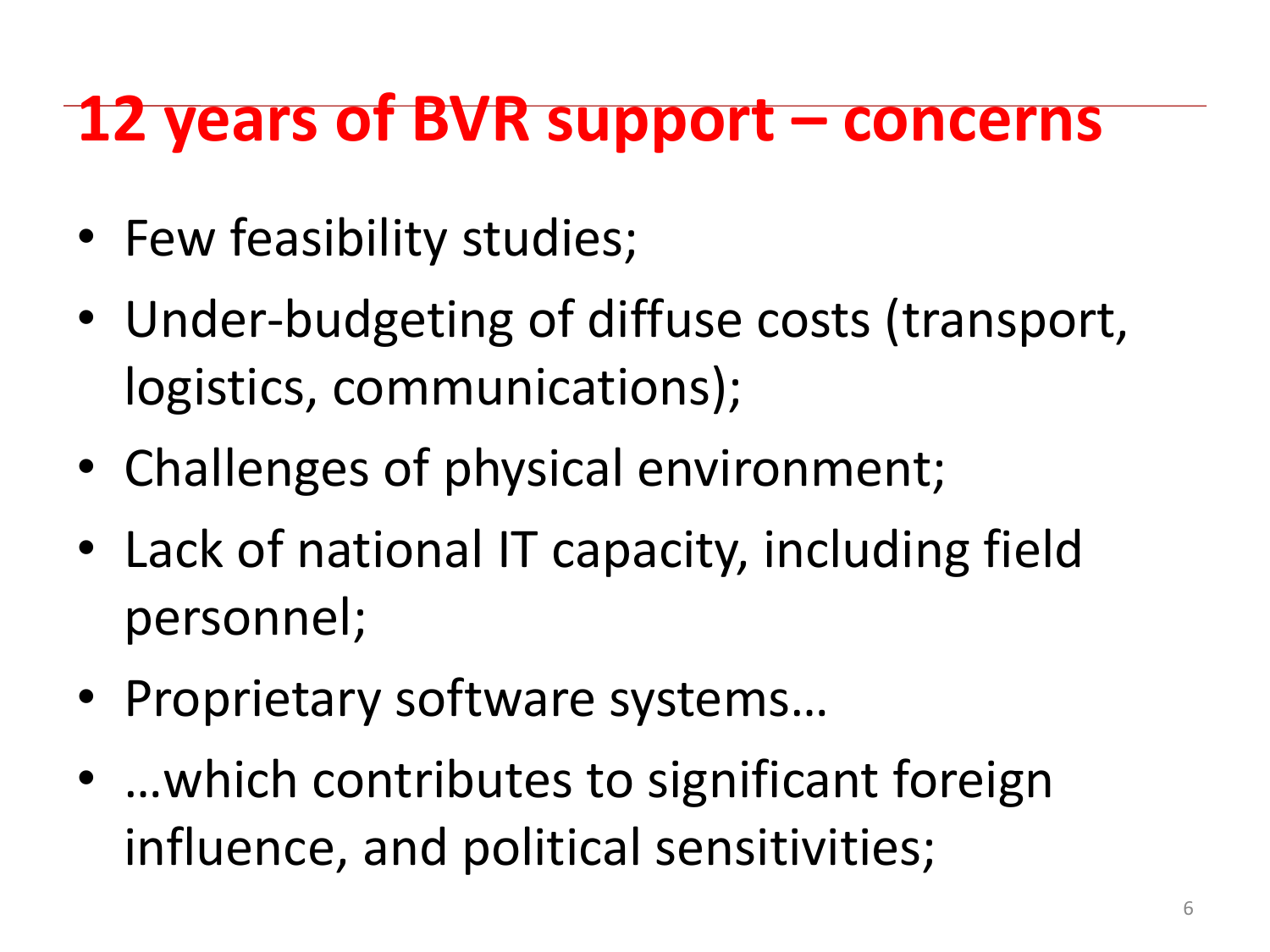### **12 years of BVR support – concerns**

- Less than universal success capturing biometrics;
- Single use systems, used once;
- Limited linkages with wider foundational population registration.
- **LOST OPPORTUNITY**.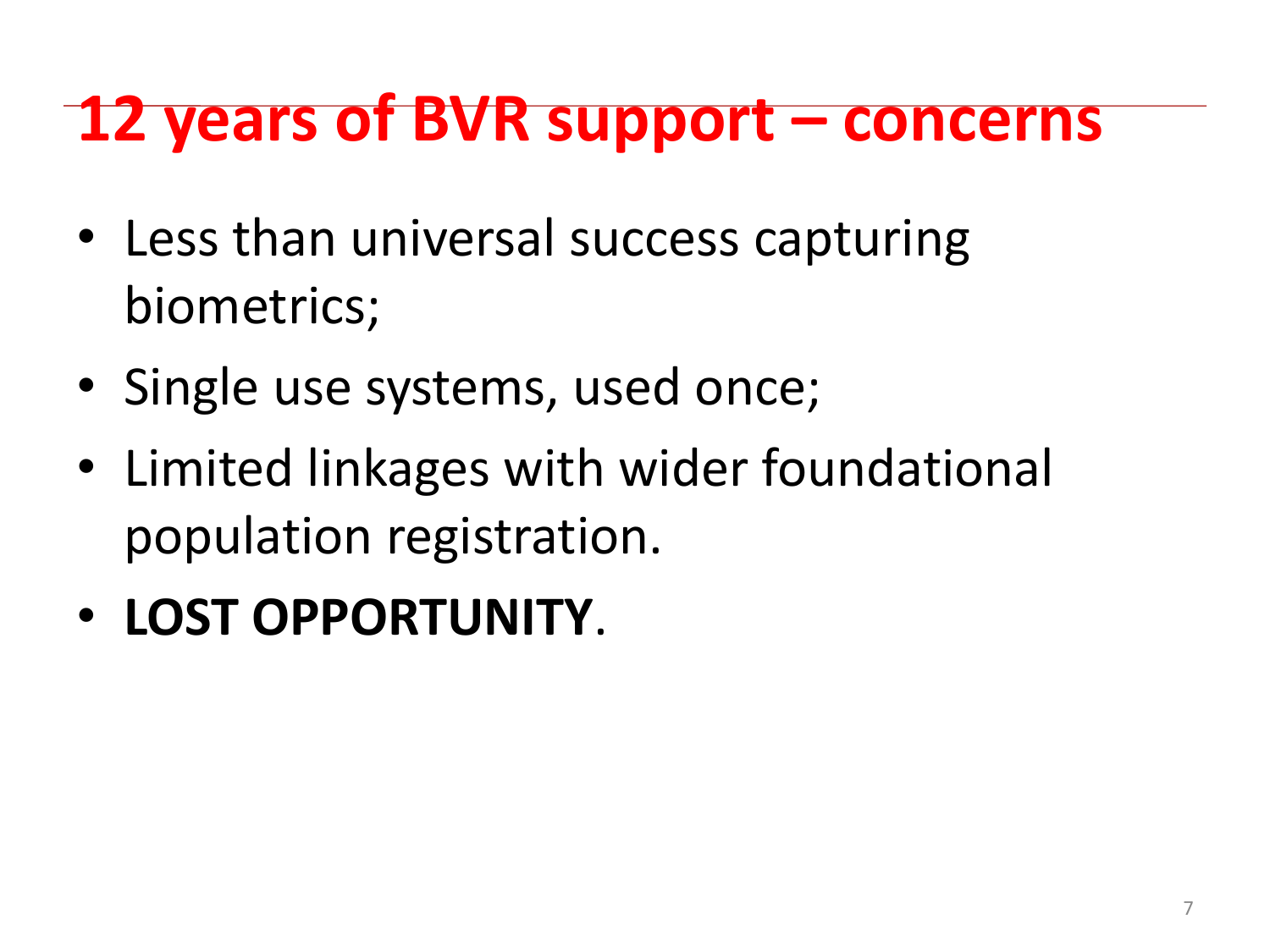# **Positive factors that will affect how states register voters**

- The growth of digital services will continue to change the landscape of identity;
- Empowering individuals with more control of their identity data can expand coverage;
- The growth in digital transactions and e commerce has enormous potential for financial inclusion growth;
- The international community's approach to digital identity growth has been historically uncoordinated but is catching up.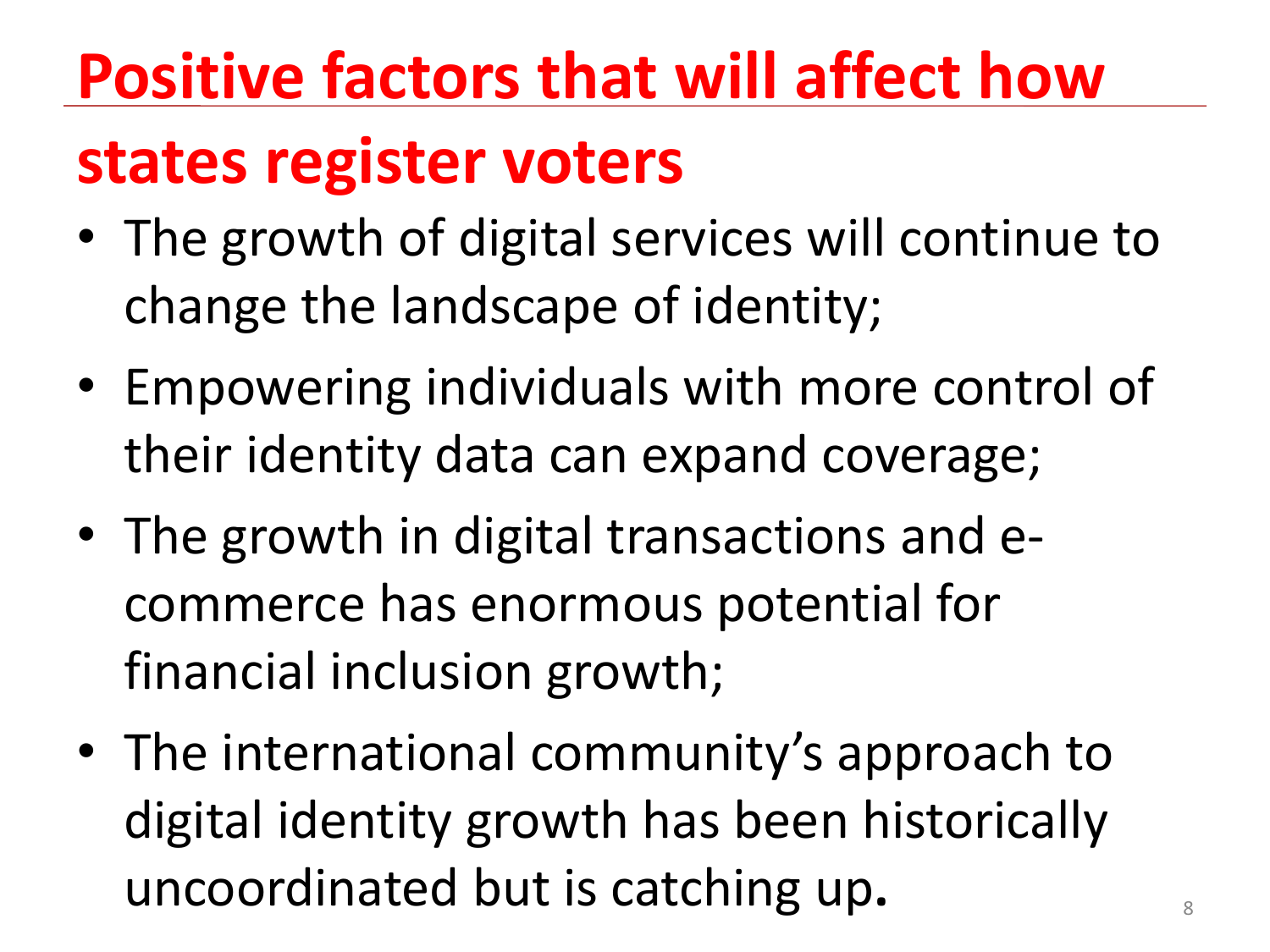# **What now for voter registration? Six questions…**

1. How will technology change impact voter registration (*e.g. digital ID not just for identity but for public/private service access*)?

2. Are we moving to a 'default' position of the voter register extracted from an ID register?

3. How can the complexity of national ID registration be rolled out with simpler VR?

4. How can the longer term timelines for national identity schemes address and accommodate shorter electoral timelines?